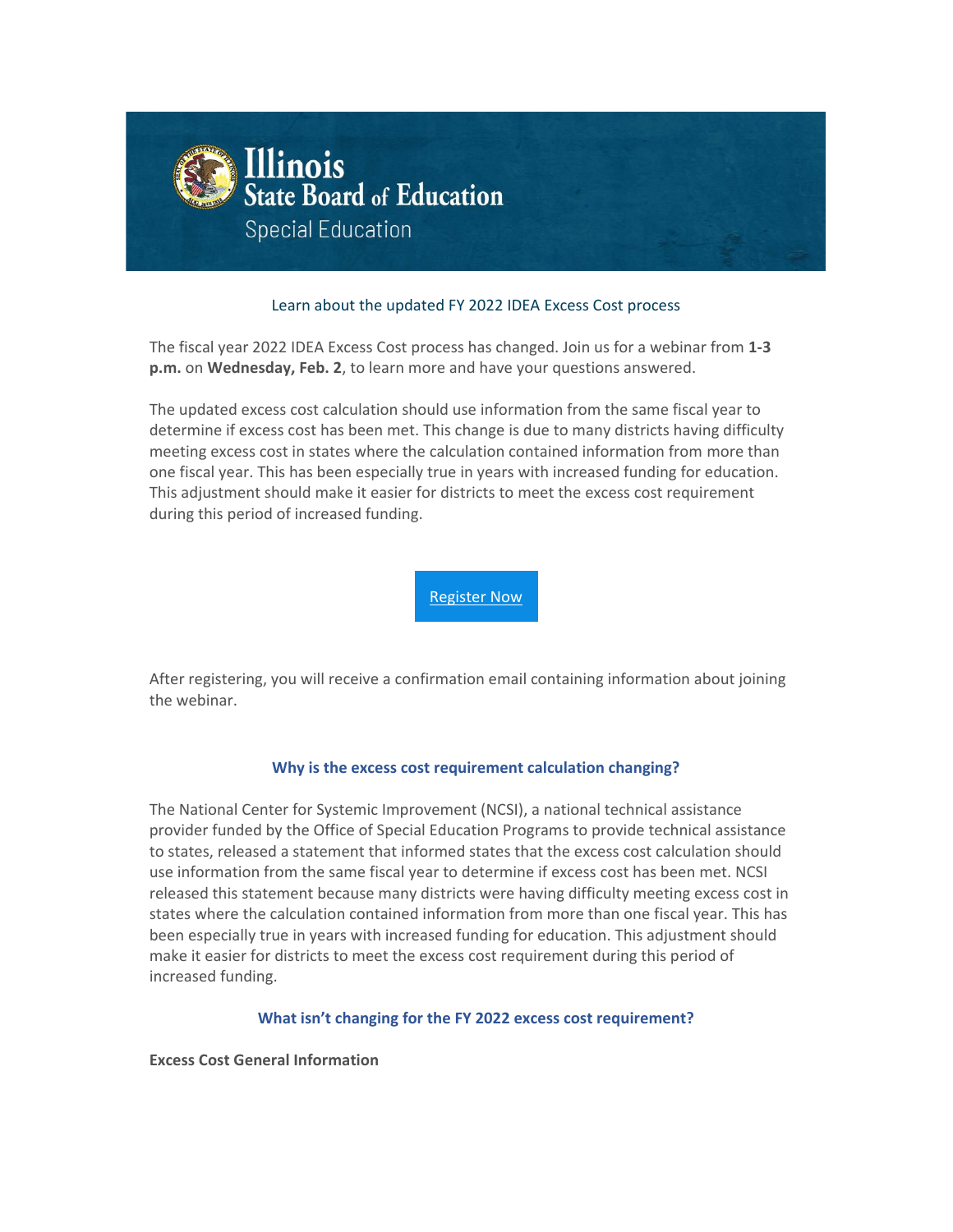- All Illinois school districts and state charter schools must submit excess cost information to the Illinois State Board of Education. As a reminder, school districts will complete their Excess Cost Application in IWAS and charter schools will complete an Excess Cost Worksheet emailed to them.
- The excess cost system will show up for the program administrator but others needing access to the system will need to "Sign up for new systems" in IWAS. The system is listed under active grants and it is titled "IDEA Excess Costs."
- The system includes the information similar to previous Excel worksheets. A review checklist that follows a similar format as other IWAS systems is included.
- Expenditures The excess cost calculation is specific to district FY 2021 expenditures (not revenue, not budgets). Districts must use the expenditures section of the Annual Financial Report to complete the worksheet.
- Data Sources: Calculation of the FY 2022 IDEA Excess Cost requires the following:
	- o FY 2021 total student enrollment (October 2020 Fall Enrollment) Available on the IDEA grant webpage.
	- o FY 2021 Annual Financial Report.
	- o FY 2021 number of students with Individualized Education Programs (IEPs) Available on the IDEA grant webpage.
	- $\circ$  FY 2021 IDEA excess cost in IWAS The instructions and the Excel worksheet will direct users to the appropriate data sources.
	- o FY 2021 number of elementary and secondary students with IEPs who are in a regular classroom 80% or more of the day, 40-79% of the day, and 0-39% of the day.
- Resources: In addition to the instructions, other excess cost resources, such as an IDEA Excess Cost webinar, are available on the IDEA grant webpage. The instructions and the IWAS system will direct users to the appropriate data sources. The IDEA Excess Cost Instructions and resources are available on the [IDEA grant webpage.](https://nam10.safelinks.protection.outlook.com/?url=http%3A%2F%2Flink.isbe.net%2Fc%2F7%2FeyJhaSI6OTAyMDg4NDQsImUiOiJrbGVzc2VuQGlzYmUubmV0IiwicmkiOiJjb250YWN0LTI0MDcyNTg2M2QzZWViMTFhODEzMDAwZDNhNWE3YWQ4LWM0M2RiMTI5NDg1YzQ0NDFiM2VkNjc4ODJhMjZjMDRkIiwicnEiOiIwMi1iMjIwMjYtMjcyY2Q4OGIwMDBlNGFmMmI5NDY5NWM4YTRhNjJjYzIiLCJwaCI6bnVsbCwibSI6ZmFsc2UsInVpIjoiNCIsInVuIjoiIiwidSI6Imh0dHBzOi8vd3d3LmlzYmUubmV0L1BhZ2VzL0lERUEtUGFydC1CLUdyYW50LVByb2dyYW0tSW5mb3JtYXRpb24uYXNweD9fY2xkZWU9YTJ4bGMzTmxia0JwYzJKbExtNWxkQSUzZCUzZCZyZWNpcGllbnRpZD1jb250YWN0LTI0MDcyNTg2M2QzZWViMTFhODEzMDAwZDNhNWE3YWQ4LWM0M2RiMTI5NDg1YzQ0NDFiM2VkNjc4ODJhMjZjMDRkJmVzaWQ9Njk4ZDM5MzItM2I3ZC1lYzExLThkMjEtMDAwZDNhNTk1YTRlIn0%2Fp7hmatTqcQmkqiWPxk3dNg&data=04%7C01%7Cklessen%40isbe.net%7C684da124fe1d4acd9fe308d9e0ef8949%7C0364fe8649c64af4b52c335a99e577d1%7C0%7C0%7C637788141718154472%7CUnknown%7CTWFpbGZsb3d8eyJWIjoiMC4wLjAwMDAiLCJQIjoiV2luMzIiLCJBTiI6Ik1haWwiLCJXVCI6Mn0%3D%7C3000&sdata=3ekpI9ozE0CEGdwD%2F3kagoqIkUOV8Ij%2B5gejB%2B5z7dQ%3D&reserved=0)
- Excess Cost Timeline: The Excess Cost Application in IWAS (school districts) and the Excess Cost Worksheet (state-approved charters) must be completed and submitted to IDEA grant coordinators no later than March 1, 2022.

# **What is changing for the FY 2022 excess cost requirement?**

# **Adjustment to the order information is entered**

On the ESEA Title and IDEA Expenditure tab, Title I Part A and Title III Parts A and B are now listed first, before IDEA. For Title I Part A and Title III Parts A and B, please report 100% of expenditures, regardless of the revenue source. This means that all expenditures paid with federal, state, and local funds should be reported for Title I Part A and Title III Parts A and B.

- Section D-1: Report 100% of expenditures for Title I Part A and Title III Parts A and B, regardless of revenue source.
- Section D-2: Report IDEA federal expenditures. Please note: You will ONLY report IDEA expenditures paid with federal funds; the remaining special education expenditures paid with state and local funds are reported in Section D-3.
- Section D-3: Report all other special education expenditures (i.e., all special education expenditures paid with state and local funds).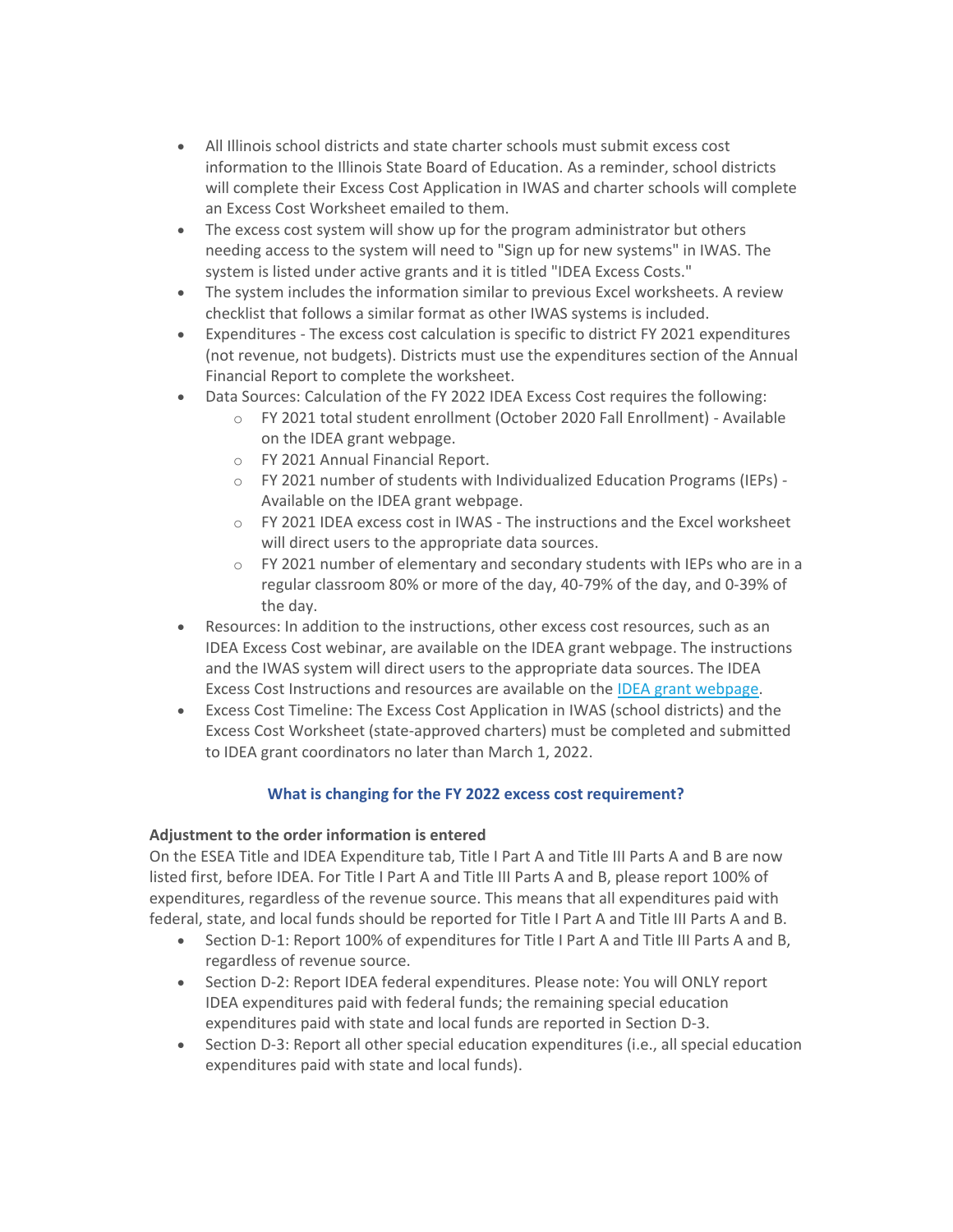## **Excess cost calculation**

Starting in FY 2022, the threshold used to determine if a district has met excess costs will be calculated from the **same year** as the comparable expenditures. This is unlike previous years, when the threshold was determined in one year and used in the following year. As a result, the process to determine if districts have met excess costs has changed.

- The threshold will be determined using the FY 2021 number of students with IEPs multiplied by the FY 2021 average per pupil expenditure.
- To determine if a district has met excess costs in FY 2021, the threshold will be compared to the total of all three levels of special education expenditures explained below to ensure excess cost has been met.

# **A description of the three levels of expenditures to be used is as follows:**

## **Level One Expenditures - State and Local Special Education Expenditures**

These are already identified and totaled on the ESEA Title and IDEA Expenditure tab. They consist of district's direct expenditures for special education students that are not covered by their IDEA funds. This total will automatically be populated within IWAS.

## **Level Two Expenditures**

These are expenditures for items that are equally available to all students (e.g., media, school lunch, school administration, attendance, guidance, etc.). Since they are equally available to all students, multiply the expenditures by the percentage of students with disabilities in the district. The percentage of students who are special education will be calculated based on the number of students with IEPs divided by the total enrollment.

- To obtain the total expenditures allocated equally to all students, districts will need to identify and subtract the cost for Direct Instruction (Line 5 less Capital Outlay and Non- Capitalized Equipment) from the district's total adjusted expenditures.
- Total adjusted expenditures, less Direct Instruction (Line 5) will be multiplied by the percentage of students with disabilities in the district.

# **Level Three Expenditures**

These are expenditures for students with disabilities participating in general education. One must look at the percentage of time the students with disabilities spend in general education classrooms to determine the amount of Direct Instruction that can be included.

- ISBE has loaded the number of elementary and secondary students with IEPs who are in a regular classroom 80% or more of the day, 40-79% of the day, and 0-39% of the day.
- IWAS will calculate the amount of Direct Instruction that can be included for these students from the number of students with IEPs who are in general education classrooms for each of the three categories.

# **Other adjustments (Usually non-applicable)**

There are additional options to add or subtract expenditures from the above calculation. Most districts should meet excess costs using the three tiers detailed above. If a district needs